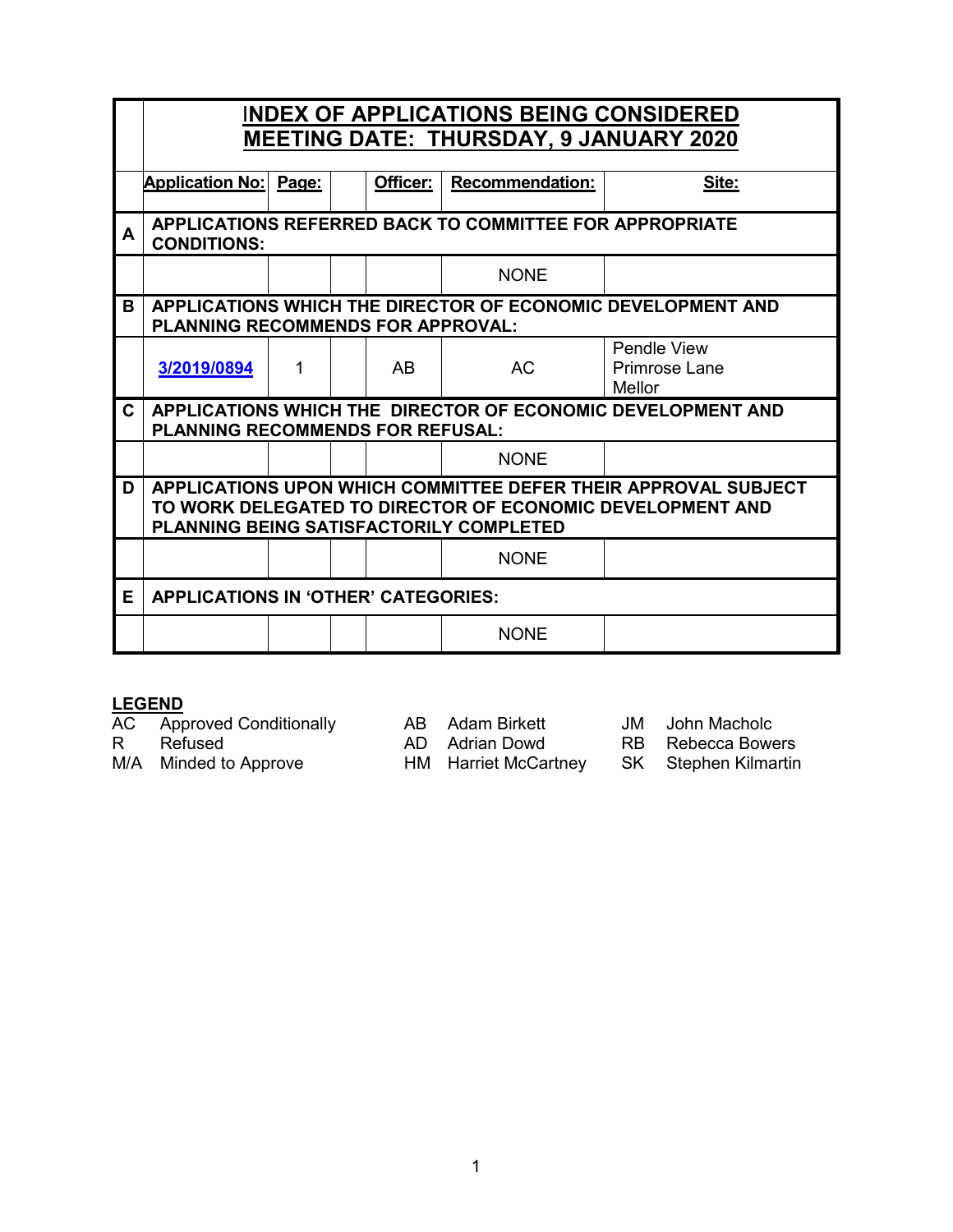# **RIBBLE VALLEY BOROUGH COUNCIL REPORT TO PLANNING AND DEVELOPMENT COMMITTEE**

Agenda Item No 5

meeting date: THURSDAY, 9 JANUARY 2020 title: PLANNING APPLICATIONS submitted by: DIRECTOR OF ECONOMIC DEVELOPMENT AND PLANNING

#### **PLANNING APPLICATIONS UNDER THE TOWN AND COUNTRY PLANNING ACT 1990:**

#### <span id="page-1-0"></span>**APPLICATION REF: 3/2019/0894**

GRID REF: SD 366324 431248

#### **DEVELOPMENT DESCRIPTION:**

CHANGE OF USE OF AGRICULTURAL LAND FOR THE SITING OF 12 HOLIDAY LODGES, ASSOCIATED SITE OFFICE/RECEPTION AND CAR PARKING AREA AT PENDLE VIEW PRIMROSE LANE MELLOR BB2 7EQ

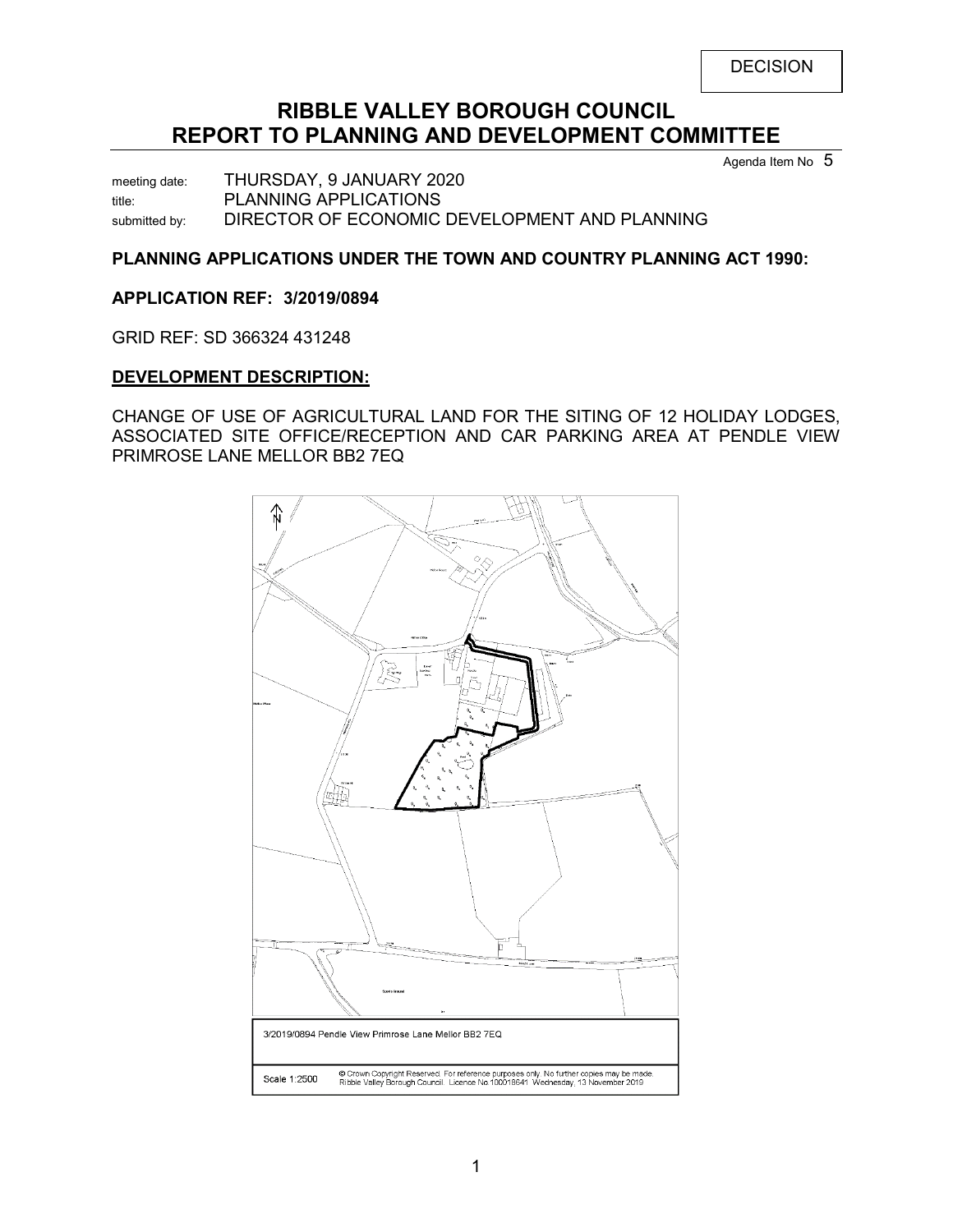# **CONSULTEE RESPONSES/ REPRESENTATIONS MADE:**

### **PARISH COUNCIL:**

Mellor Parish Council objects to the application and raise the following concerns:

- Primrose Lane is a narrow, unlit lane with insufficient space for two cars to pass.
- There are three 90 degree bends and no footpaths/bridleways to ensure safety.
- The application would result in a considerable increase in traffic.
- Public transport does not cover the site which is a considerable distance from the village centre.
- Visual impact is deemed unacceptable with the style and character of the proposed lodges in contrast to other buildings in the locality.
- This site has had 800 trees planted through grant funding from Forestry Commission.
- **Generation of light and noise pollution and waste.**
- **IMPACT OF the development on wildlife.**
- Wet nature of the land.
- Numerous local establishments to welcome tourists and new build sites are not necessary.

# **ENVIRONMENT DIRECTORATE (COUNTY SURVEYOR):**

No objections subject to conditions.

#### **ENVIRONMENT AGENCY:**

No objections. Advice for the applicant regarding the drainage hierarchy and the requirements of the environmental permitted regime governing developments of this nature.

# **ADDITIONAL REPRESENTATIONS:**

Twenty-two (22) objection letters have been received and raise the following concerns:

- Primrose Lane is a poorly maintained single vehicle road with three blind bends. The proposed development would more than double the amount of traffic that uses this road.
- No refuse storage/collection point shown on plans.
- The land had under a previous owner been awarded a grant for the creation of woodland and maintenance of existing ponds to enhance wildlife.
- Disagree with the findings of the ecology appraisal.
- Threat to livestock.
- The holiday lodges would be clearly visible and the modern design would not be in keeping with the local area.
- Concerns about noise nuisance and potential antisocial behaviour.
- **Infringement of human rights do not believe application will be dealt with impartially.**
- **There is a brook within 20 metres of the site.**
- Users of the site would search further afield for meals/entertainment/walks.
- Site entrance is located on a very tight bend.
- Grants have been given for the creation of woodland and wetland to encourage and sustain local wildlife.
- No mention of external lighting in the application.
- **Ugly, prefabricated buildings do not fit in.**
- Drainage is a problem on land that is so wet.
- **No footpaths/bridleways to ensure safety.**
- **Adverse environmental and ecological impacts.**
- **Insufficient natural screening of the site.**
- Devaluation of property.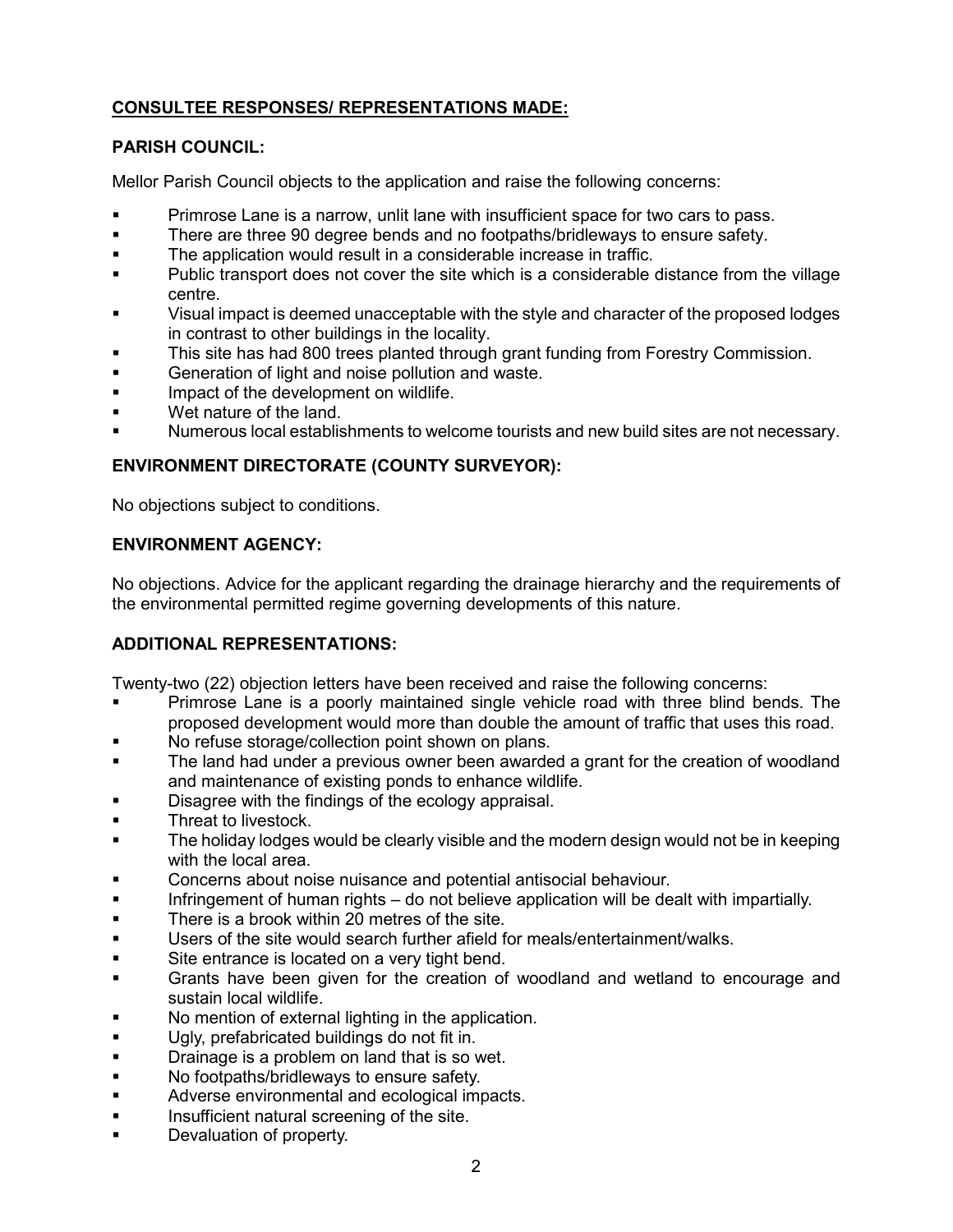- 1. Site Description and Surrounding Area
- 1.1 This planning application seeks consent for the change of use of agricultural land for the siting of 12 holiday lodges, associated site office/reception and car parking area at Pendle View, Primrose Lane, Mellor. The application site is a parcel of undeveloped agricultural land of approximately 0.78 hectares located to the rear (south) of Pendle View and around 1.2km from the village of Mellor.
- 1.2 The application site bounds agricultural land on three sides and there are a number of residential properties in the immediate locality. There are a number of young trees and hedgerows within the site and a small pond occurs to the south of the site.

#### 2. **Proposed Development for which consent is sought**

- 2.1 The proposals comprise the siting of 12 prefabricated modular holiday lodges. There would be two separate lodge designs which would measure approximately 8m x 4m. The lodges would have a modern design with horizontal red cedar and vertical grey timber cladding and grey UPVC windows and doors. Each lodge would provide self-contained facilities and could accommodate up to four visitors.
- 2.2 The 12 lodges would be dispersed equally throughout the site. Access into the site would be taken via the existing residential driveway to Pendle View. The existing access to Primrose Lane would be widened to facilitate two-way traffic and the existing entrance gates removed. A new track would extend from the existing driveway through fields to the east of Pendle View and would terminate at the proposed car park which would provide parking for fourteen vehicles.
- 2.3 Visitors to the site would be required to walk along dedicated footways from the car park to their lodge building. It is also proposed to site an additional lodge next to the car park for use as a reception/office which would have at least one staff member present during the hours 9:00 to 18:00 to manage the site and deal with enquires.
- 3. Relevant Planning History
- 3/1994/0449 Timber stable block. Approved
- 3/1999/0083 Conservatory with stone dwarf wall. Approved
- 3/1999/0666 Outdoor riding arena with perimeter post and rail fence. Approved
- 3/2007/0112 Single storey extension to rear of property in place of part of the existing conservatory. Approved
- 3/2017/0410 Proposed alterations and extensions of the existing property to provide improved family accommodation. Approved
- 4. Relevant Policies

Ribble Valley Core Strategy: Key Statement DS1 – Development Strategy Key Statement DS2 –Sustainable Development Key Statement EN2 – Landscape Key Statement EN4 – Biodiversity and Geodiversity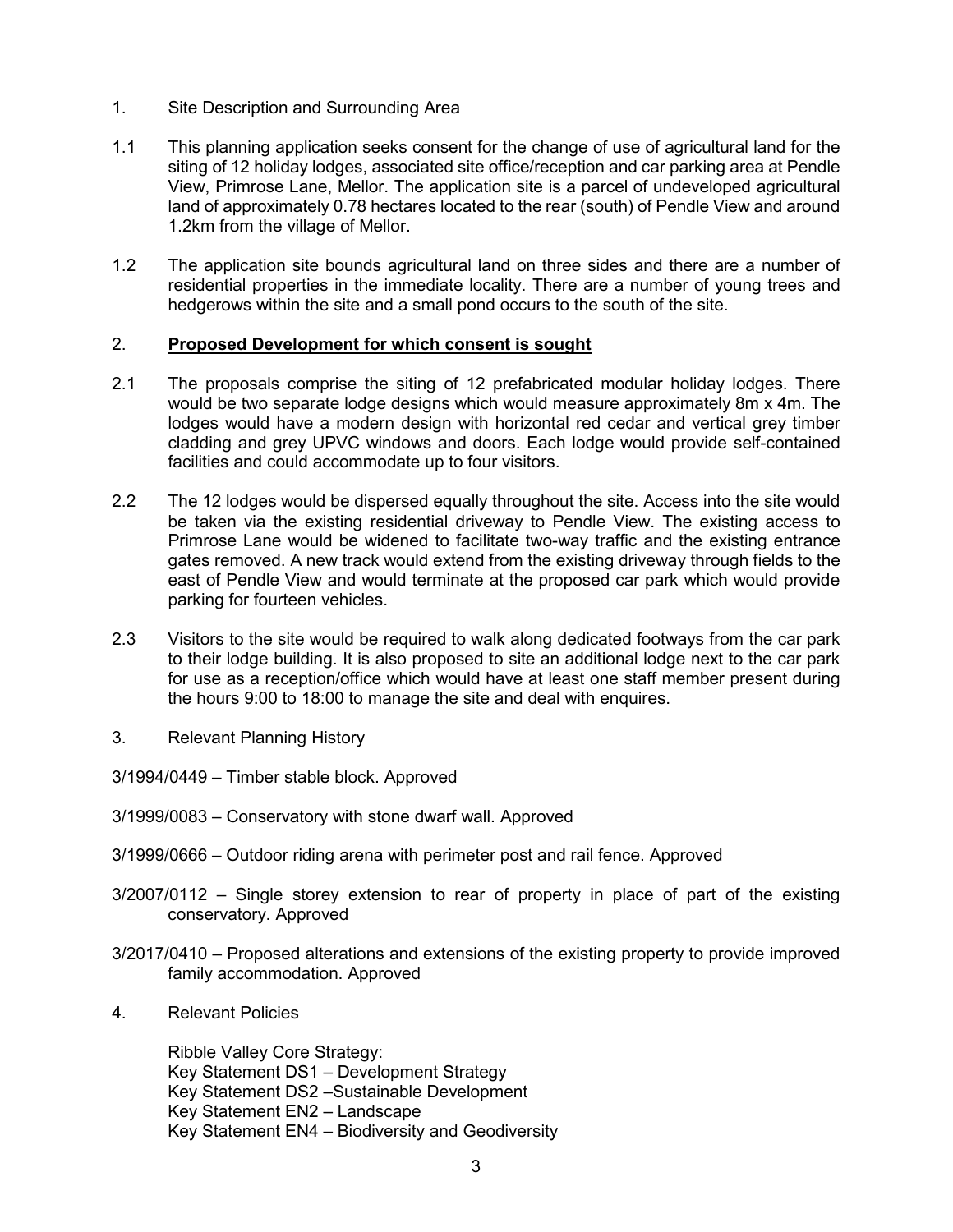Key Statement EC1 – Business and Employment Development Key Statement EC3 – Visitor Economy Key Statement DMI2 – Transport Considerations Policy DMG1 – General Considerations Policy DMG2 – Strategic Considerations Policy DMG3 – Transport and Mobility Policy DME1 – Protecting Trees and Woodland Policy DME2 – Landscape and Townscape Protection Policy DME3 -- Site and Species Protection and Conservation Policy DME6 – Water Management Policy DMB1 – Supporting Business Growth and the Local Economy Policy DMB3 – Recreation and Tourism Development National Planning Policy Framework

- 5. Assessment of Proposed Development
- 5.1 The main matters to be considered in the determination of this application relate to the principle of the development, the impact of the proposed development upon surrounding landscape, its effect on residential amenity, ecology and highway safety.
- 5.2 Principle of Development
	- 5.2.1 Core Strategy Key Statement EC3 relates specifically to the visitor economy and supports proposals that contribute to and strengthen the visitor economy of Ribble Valley.
	- 5.2.2 The application site is located in the Open Countryside. Core Strategy Policy DMG2 requires development outside of defined settlement areas to meet at least one of six considerations one of which is the following:

*4. The development is for small scale tourism or recreational developments appropriate to a rural area.*

- 5.2.3 There is no definition of "small scale" in the Core Strategy but it is considered that the site would be a small-scale operation and tourism sites of a similar scale have been permitted by the Local Authority elsewhere in the borough.
- 5.2.4 Tourism plays an important role in the economy of the Ribble Valley. Core Strategy Policy DMB3 supports development proposals to extend the range of tourism and visitor facilities in the borough subject to a number of considerations. The application site is thought to be well-related to an existing group of residential properties including Pendle View, Lower Leaches Farm, Primrose Cottage, High Ridge and The Finches. As such it would not be isolated in the landscape. In terms of the site's accessibility, it is approximately 2km from the A59 Longsight Road and 7km from the M65 motorway. There is a bus stop at the junction between Mellor Lane and Primrose Lane which provides services to Blackburn and Clitheroe. The bus stop is approximately 500 metres from the site entrance but there is no footway provided along Primrose Lane.
- 5.2.5 The site is around 1.2km from the settlement of Mellor which has a limited range of facilities. Nonetheless, the very nature of tourism development often means that sites are located in areas that are accessible predominantly by private motor vehicle. Visitors would have the option to walk to the nearest bus stop or into the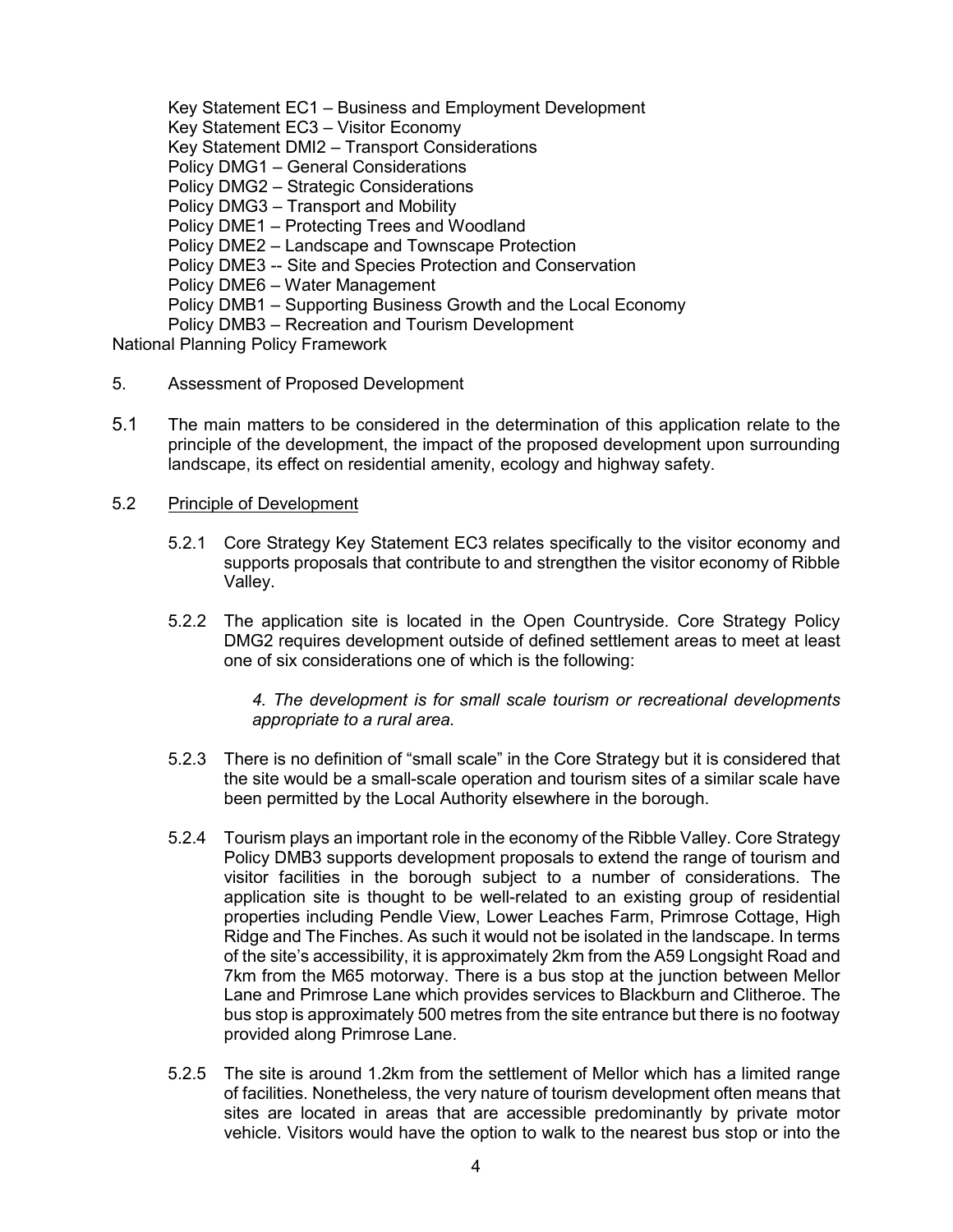village of Mellor but this is only likely to be an attractive option during daylight hours given the lack of dedicated footways along Primrose Lane.

5.2.6 Having regard to the above, it is considered that development of the site for tourism is acceptable in principle subject to other material considerations.

#### 5.3 Effects Upon the Landscape/Visual Amenity

- 5.3.1 As required by Policy DMG2 of the Core Strategy, within the open countryside development will be required to be in keeping with the character of the landscape and acknowledge the special qualities of the area by virtue of its size, design, use of materials, landscaping and siting.
- 5.3.2 Policy DMB3 states recreation and tourism development should not undermine the character, quality or visual amenities of the plan area by virtue of its scale, siting, materials or design.
- 5.3.3 The main views of the site would be from Mellor Lane to the south and Saccary Lane to the east. There is some intervening vegetation particularly from views from Scary Lane. Whilst the site would be located in a natural depression in the landscape and would be considered to be a reasonable development site given that it is neither elevated nor open there remains a requirement to ensure that the units of holiday accommodation are compatible with the character of the area by virtue of their size, design, form and external materials.
- 5.3.4 Key Statement EN2 provides additional guidance on development in the open countryside stating that "*developers should adopt a non-standardised approach to design which recognises and enhances local distinctiveness*". As such great care must be given to ensure that new buildings do not harm the character and visual appearance of the area. The proposed lodges are pre-fabricated units of a modular design and would be clad with cedar and grey boarding. As submitted it was proposed to utilise three lodge designs incorporating modern modular form and design features. Following discussions with the application two lodge designs have been chosen as being acceptable in this location and have a simple linear form with flat and mono-pitched roofs.
- 5.3.5 Subject to the requirements to protect all trees to be retained, replace defunct hedgerows at the site boundaries and ensure external lighting is minimised it is considered that the proposals would not result in an adverse visual impact to warrant refusal of the application.

#### 5.4 Amenity of Neighbouring Residents

- 5.4.1 The closest residential property to the site is the southernmost gable end of The Finches, a short row of terraced cottages, which is located 60m from the site boundary. Concerns have been raised by local residents in relation to noise and disturbance by guests. Whilst the proposed use would not in itself result in unacceptable levels of noise and disturbance it is noted that during summer months guests would expect to socialise in the areas surrounding the lodges.
- 5.4.2 The applicant has provided a site management plan in order to allay any concerns relating to the operation of the site and its impact on neighbours. A reception/office is proposed on site and a member of staff would be present 09:00 to 18:00 on all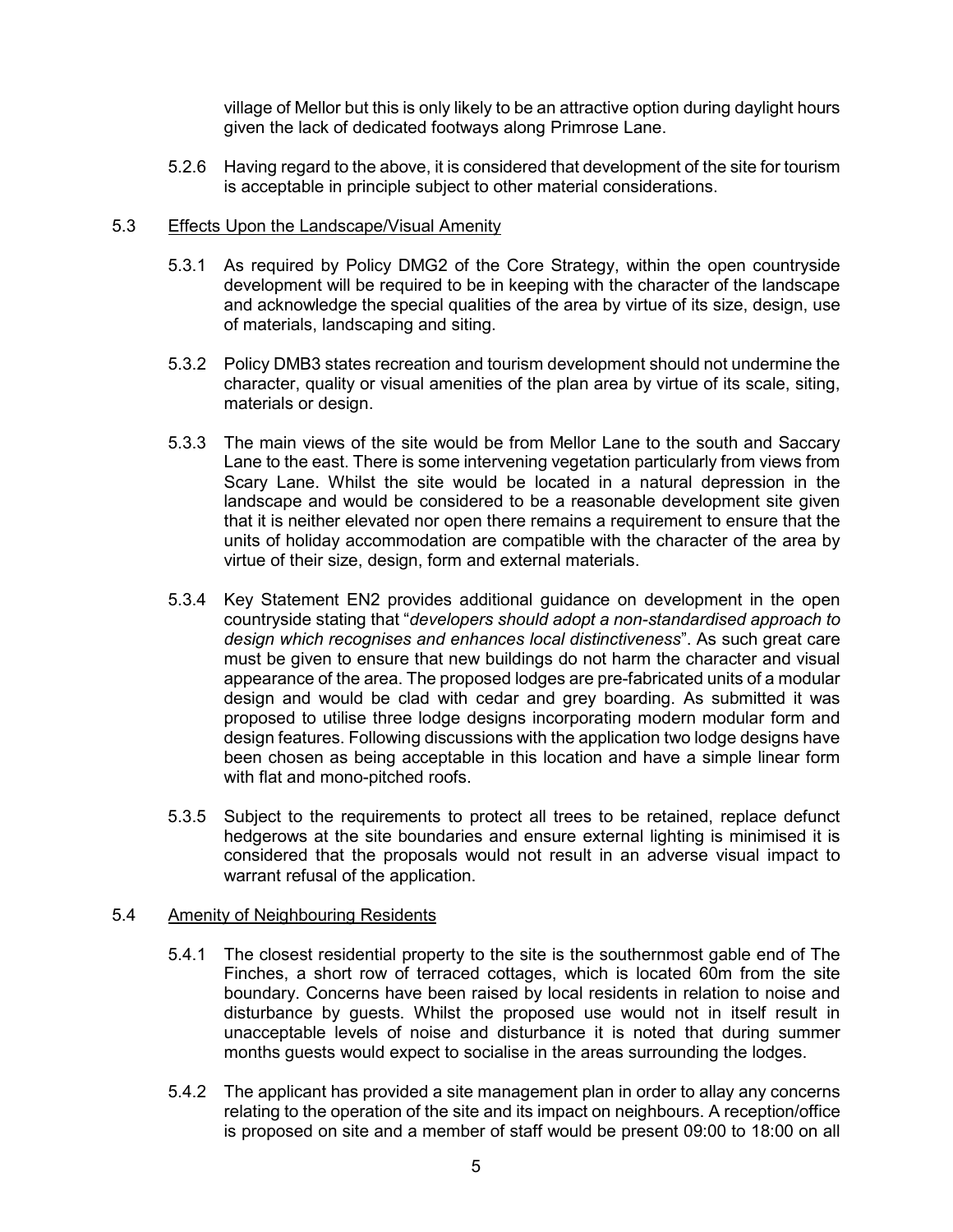days that guests are present. A member of staff would also be contactable 24 hours a day. Guests would be asked to keep noise to a minimum with a noise curfew in operation between 22:30 and 07:30.

- 5.4.3 It would be anticipated that outside reception/office opening hours the site would be to some extent self-regulating as guests would likely complain about noisy or unruly behaviour. It would be in the interests of the site owner to adequately deal with any complaints from guests quickly and effectively.
- 5.4.4 Considering the above, subject to the site being managed in accordance with the submitted site management plan it is considered that the use proposed would be unlikely to result in any undue noise and disturbance and it is noted that the lodges would be inward facing to minimise any noise breakout and light pollution.

#### 5.5 Highway Safety

- 5.5.1 One of the main concerns raised by residents is the impact of the proposed development on the local highway network and the suitability of Primrose Lane to accommodate the additional vehicle movements that would be generated by the development. It is considered that the provision of 12 holiday lodges accommodating up to 4 guests each would not generate such additional traffic to result in serious highway safety concerns. The County Highways Surveyor accepts that the development would increase traffic locally but would not expect these journeys to be made during peak traffic hours.
- 5.5.2 Objection letters refer to the local road conditions including tight bends, inability for two-way traffic to pass and an unsafe combination of pedestrians, horse riders and vehicular traffic along Primrose Lane. However, these conditions exist currently and the provision of 12 lodges would not worsen road safety. Tourists unfamiliar with the local area and roads are considered likely to adopt a more cautious driving style.
- 5.5.3 Whilst the development would not result in highway safety concerns on the local road network the County Surveyor requested amendments to the existing access arrangement into the site from Primrose Lane. The existing entrance to Pendle View is wide enough to accommodate only one car and entrance gates are set back approximately 5 metres from the highway. The County Surveyor asked that the entrance to the site be improved in order to allow two vehicles to enter and exit the site independently of each other and amended plans have been provided. A parking area for 14 cars would be provided and this is considered sufficient parking provision to serve the development.

#### 5.6 Ecology

- 5.6.1 Objections have been raised in relation to the impact of development on local wildlife. An Ecological Appraisal dated 29 August 2019 has been submitted in support of the planning application. A full botanical survey along with presence or absence surveys of notable species were undertaken at the site.
- 5.6.2 The plant species recorded are all common in the local area and are considered to be of low ecological value. Birds are likely to utilise trees and hedgerows at the site for nesting and foraging and there would be a requirement to ensure that no vegetation is removed during the bird nesting season unless checked for nesting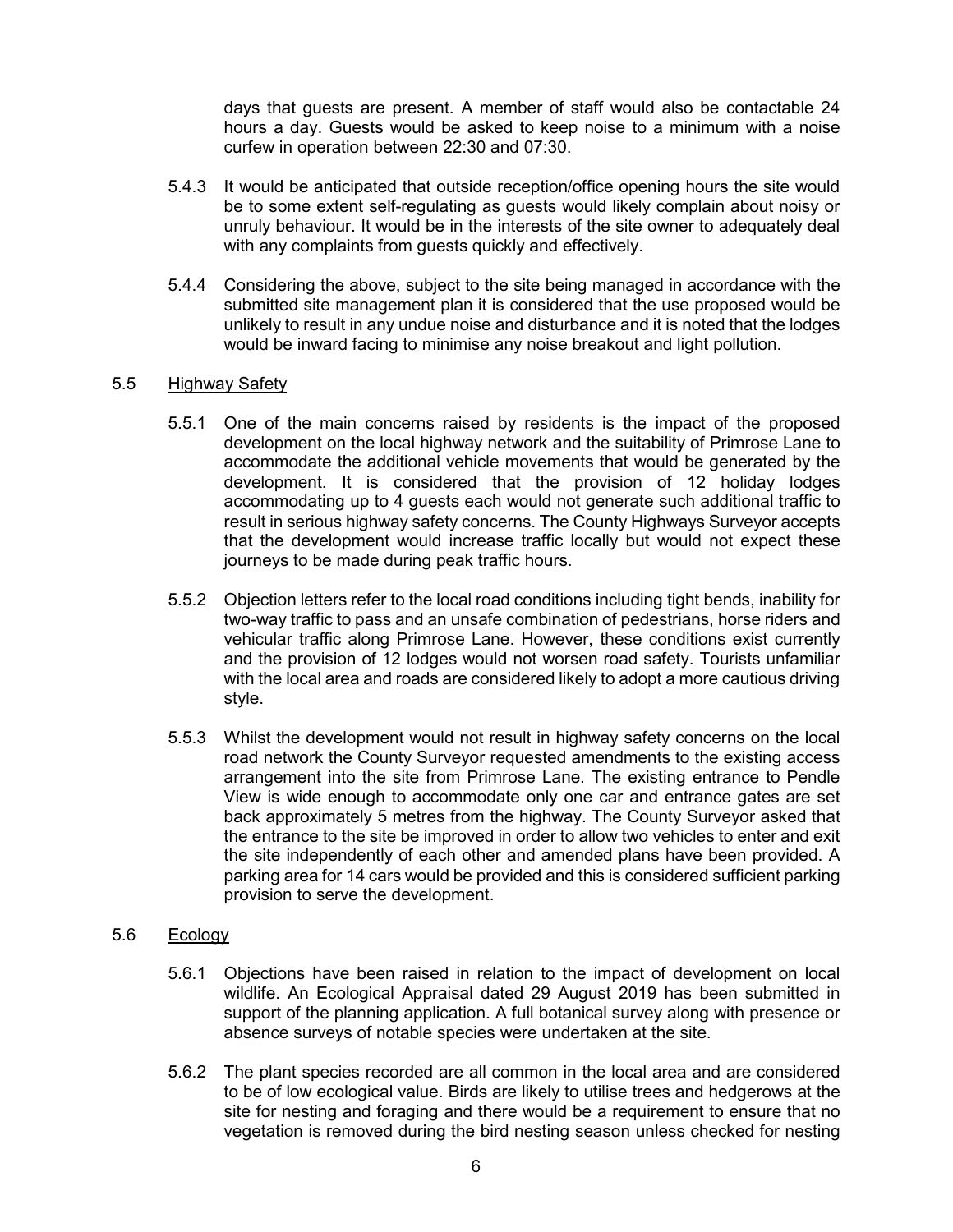birds before removal. No other notable or protected species were recorded on the site although Himalayan balsam was present and a method statement for its treatment and on site control has been provided.

5.6.3 It is understood that a planting scheme was undertaken at the site following award of a Forestry Commission grant in 2005. There are a high number of young trees at the site and the Planning Statement notes that the 'majority of the trees and hedges within the site will be retained'. There is no information submitted with the application to identify which individual trees are earmarked for removal but considering the existing and proposed site plans the vast majority of trees, which are young trees with a low value, are to be retained and maintained for a period of at least 5 years to provide additional screening of the development site in the medium to long term.

#### 5.7 Observations/Consideration of Matters Raised/Conclusion

- 5.7.1 There would be a requirement to ensure that external lighting at the site is low level and directed away from bat foraging areas. Concerns have been raised regarding litter and the applicant has provided details of a refuse store. There are no external seating areas or patios areas shown on the submitted plans for each lodge and no level changes are proposed apart from the concrete base on which each lodge would be sited. There would be a requirement to provide details of all hard landscaping materials prior to their use in the development.
- 5.7.2 The land is also understood to be poorly drained and there was standing water present at the time of the Planning Officers site visit. The applicant notes that, as existing, the land is waterlogged in parts but this is due to the land not been actively farmed for a number of years and it has therefore not been properly maintained. The issue would therefore be addressed through the clearing out of drainage ditches. Foul waste would discharge to a dedicated package treatment plant. United Utilities have been consulted and provided no comment on the application. Environment Agency, who have made comments on the application following contact with a local resident, have raised no objection but have provided nonmains drainage advice.

#### 6 **Conclusion**

- 6.1 The application site is considered suitably located to accommodate tourism development given that is close to any existing group of buildings, has good access to the highway network and is reasonably well located close to facilities and services in the village of Mellor and Blackburn in the neighbouring local authority area. It is considered that there would be some additional custom for public houses, restaurants and other service-related businesses in the locality and the development would also provide limited employment in the form of an on-site manager.
- 6.2 Subject to appropriate planning conditions the proposed development would not result in any undue visual impact nor an adverse impact on the residential amenity of nearby residents. Accordingly, it is recommended that the application be approved.

**RECOMMENDATION:** That the application be APPROVED subject to the following conditions:

*Timings and Commencement*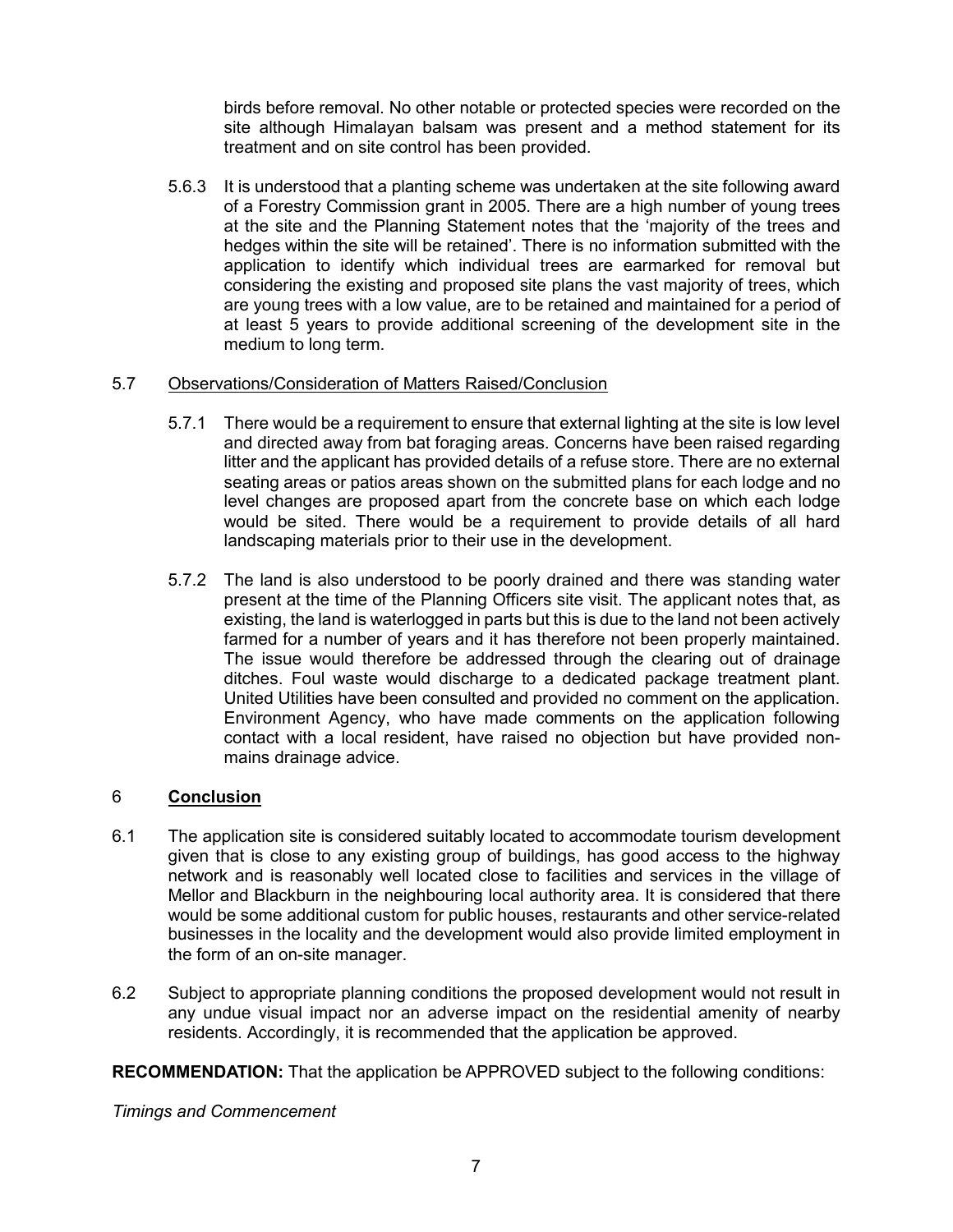1. The development must be begun not later than the expiration of three years beginning with the date of this permission.

REASON: Required to be imposed by Section 51 of the Planning and Compulsory Purchase Act 2004.

Matters of Design

2. Unless explicitly required by condition within this consent, the development hereby permitted shall be carried out in complete accordance with the proposals as detailed on drawing ref.

Location Plan (Monk/924/2694/02B) amended 10.12.2019 Existing and Proposed Site Plans. Proposed Bin Store Plan and Elevations. (Monk/924/2694/01B) amended 10.12.2019 Modular-Group Specification Serenity (Standard) 1:50 received 09.12.2019 Modular-Group Specification Serenity (Reverse) 1:50 received 09.12.2019 Modular-Group Specification Opulence (Elevations) 1:50 Modular-Group Specification Opulence (Floor Plan) 1:50

REASON: For the avoidance of doubt since the proposal was the subject of agreed design improvements/amendments and to clarify which plans are relevant to the consent.

3. No more than twelve (no.1-12) holiday lodges shall be stationed at any one time on the site as defined in red on this application. The external facing materials of the lodges, detailed on the approved plans, shall be used and no others substituted.

REASON: To ensure that the materials to be used are appropriate to the locality.

4. The approved bin store facilities shall be made available for use before the development hereby approved is first brought into use and retained thereafter.

REASON: To ensure the provision of satisfactory facilities for the storage of refuse and recycling and in the interest of visual amenity.

#### *Further Control over Development*

5. The twelve (no.1-12) holiday lodges hereby approved shall not be let to or occupied by any one person or group of persons for a combined total period exceeding 90 days in any one calendar year and in any event shall not be used as a unit of permanent accommodation or any individual(s) sole place of residence. A register of all occupants of the accommodation hereby approved shall be maintained at all times and shall be made available for inspection by the Local Planning Authority on request. For the avoidance of doubt the register shall contain the name and address of the principal occupier together with dates of occupation.

REASON: For the avoidance of doubt and to ensure that the use remains compatible with the character of the area and the intensity, frequency and nature of the usage remains commensurate and relevant to the nature of the consent sought.

6. The office/reception lodge shown on the approved plans shall be used solely as a site office/reception area ancillary to the commercial tourism development at Primrose View,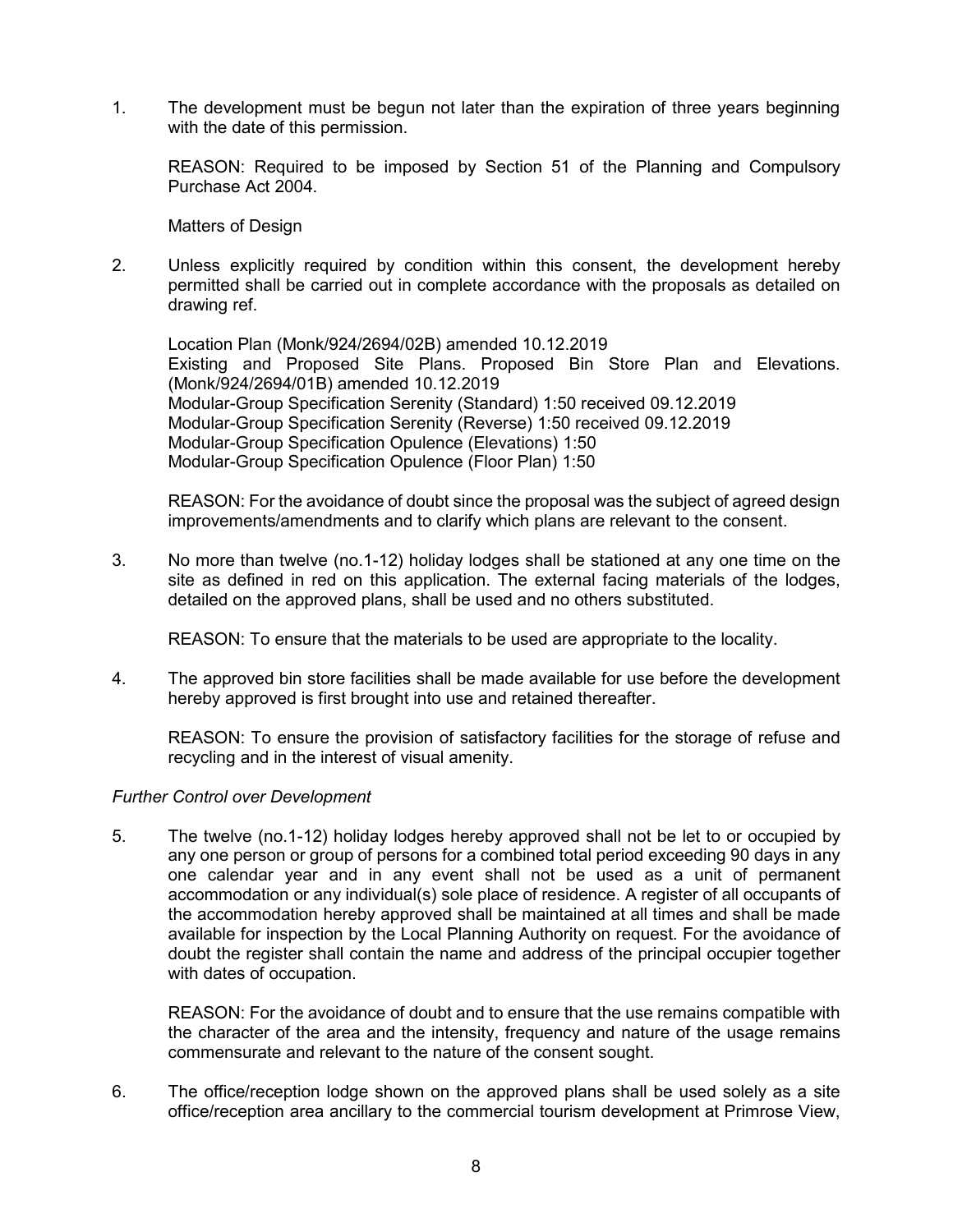Primrose Lane, Mellor hereby approved and its use shall be restricted to the hours between 09:00 and 18:00 on any day of the week.

The lodge building shall not be used for any other purpose (including holiday accommodation or residential use) unless a further planning permission has first been granted in respect thereof.

REASON: The proposed facility relates to the operation of the business.

#### *Landscape and Ecology*

7. The development hereby permitted shall be carried out in complete compliance with the recommendations of the Ecological Appraisal by Envirotech (ref. 5892) that was submitted with the application.

REASON: To ensure that no species/habitat protected by the Wildlife and Countryside Act 1981 are destroyed or harmed.

8. No external lighting shall be installed on site unless details of such lighting has been submitted to, and approved in writing by, the Local Planning Authority the details of which shall include the location, intensity of lighting, type of application and direction.

The details shall include the light mitigation measures designed to reduce the impact of artificial lighting on protected species/species of conservation concern identified and/or other named species.

REASON: In order to reduce the harmful impact of artificial lighting on the natural foraging/roosting/nesting behaviour of a protected/species of conservation concern and in the interests of the visual amenities of the area.

9. A scheme for the landscaping of the development shall be submitted prior to the commencement of the development. These details shall indicate the types and numbers of trees and shrubs to be planted, their distribution on site, those areas to be seeded, paved or hard landscaped (including full details of the colour, form and texture); and detail any changes of ground level or landform, proposed finished levels, means of enclosure, minor artefacts and structures.

The agreed protection measures shall be put in place and maintained during the construction period of the development.

All hard and soft landscape works shall be carried out in accordance with the approved details within the first planting and seeding seasons following the occupation of any buildings or the completion of the development, whichever is the sooner, and any trees or plants which within a period of 5 years from the completion of the development die, are removed or become seriously damaged or diseased shall be replaced in the next planting season with others of similar size and species.

REASON: To ensure that a satisfactory landscaping scheme for the development is carried out to mitigate the impact of the development and secure a high-quality design.

10. Before the development commences the removal and disposal of Himalayan Balsam shall be undertaken at the site in strict accordance with the letter from Envirotech (ref.5892) dated 02 September 2019.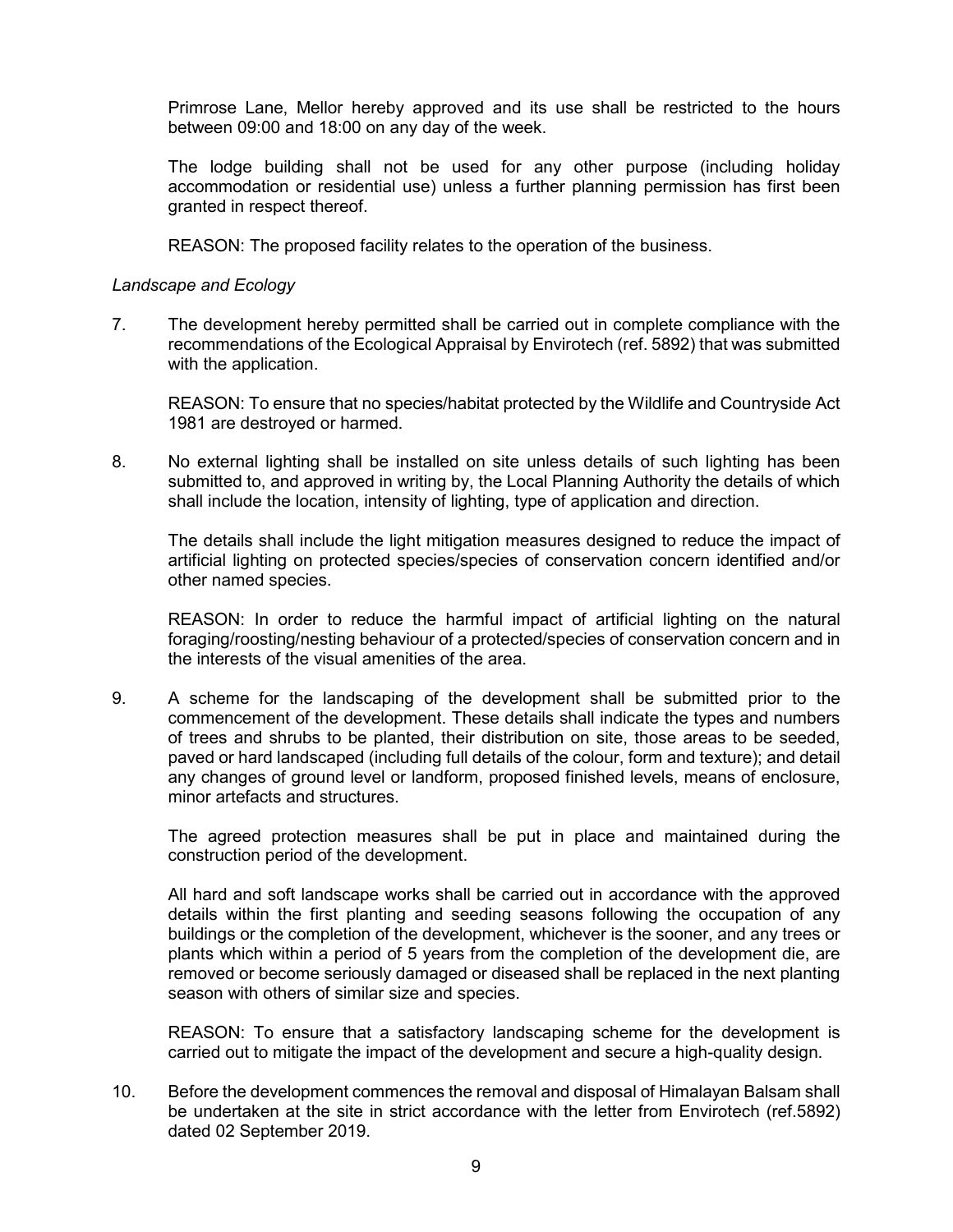REASON: To ensure that there is no risk of further spread of a non-native plant species and to ensure that there are no residue non-native plant species parts remaining.

#### *Highway Safety*

11. No part of the development hereby approved shall commence until a scheme for the construction of the site access has been submitted to, and approved by, the Local Planning Authority in consultation with the Highway Authority.

REASON: In order to satisfy the Local Planning Authority and Highway Authority that the final details of the highway scheme/works are acceptable before work commences on site.

12. The car parking and manoeuvring scheme shall be marked out in accordance with the approved plan, before the use of the site hereby permitted becomes operative and permanently maintained thereafter.

REASON: To ensure adequate parking is available within the site.

13. Before the access is used for vehicular purposes, any gateposts erected at the access shall be positioned 10m behind the edge of the carriageway. The gates shall open away from the highway.

REASON: To permit vehicles to pull clear of the carriageway when entering and exiting the site and to ensure the swing of the gates do not affect the availability for a car to wait off road.

14. For the full period of construction, facilities shall be available on site for the cleaning of the wheels of vehicles leaving the site and such equipment shall be used as necessary to prevent mud and stones being carried onto the highway. The roads adjacent to the site shall be mechanically swept as required during the full construction period.

REASON: To prevent stones and mud being carried onto the public highway to the detriment of road safety.

- 15. No development shall take place, including any works of demolition, until a construction method statement has been submitted to and approved in writing by the Local Planning Authority. The approved statement shall be adhered to throughout the construction period. It shall provide for:
	- I) The parking of vehicles of site operatives and visitors
	- ii) The loading and unloading of plant and materials
	- iii) Details of working hours
	- iv) Routing of delivery vehicles to/from site

REASON: In the interests of protecting residential amenity from noise and disturbance and to ensure the safe operation of the Highway during the construction phase of the development.

16. Before the access is used for vehicular purposes, the part of the access extending from the highway boundary (Primrose Lane) for a minimum distance of 10 metres into the site shall be appropriately paved in tarmacadam.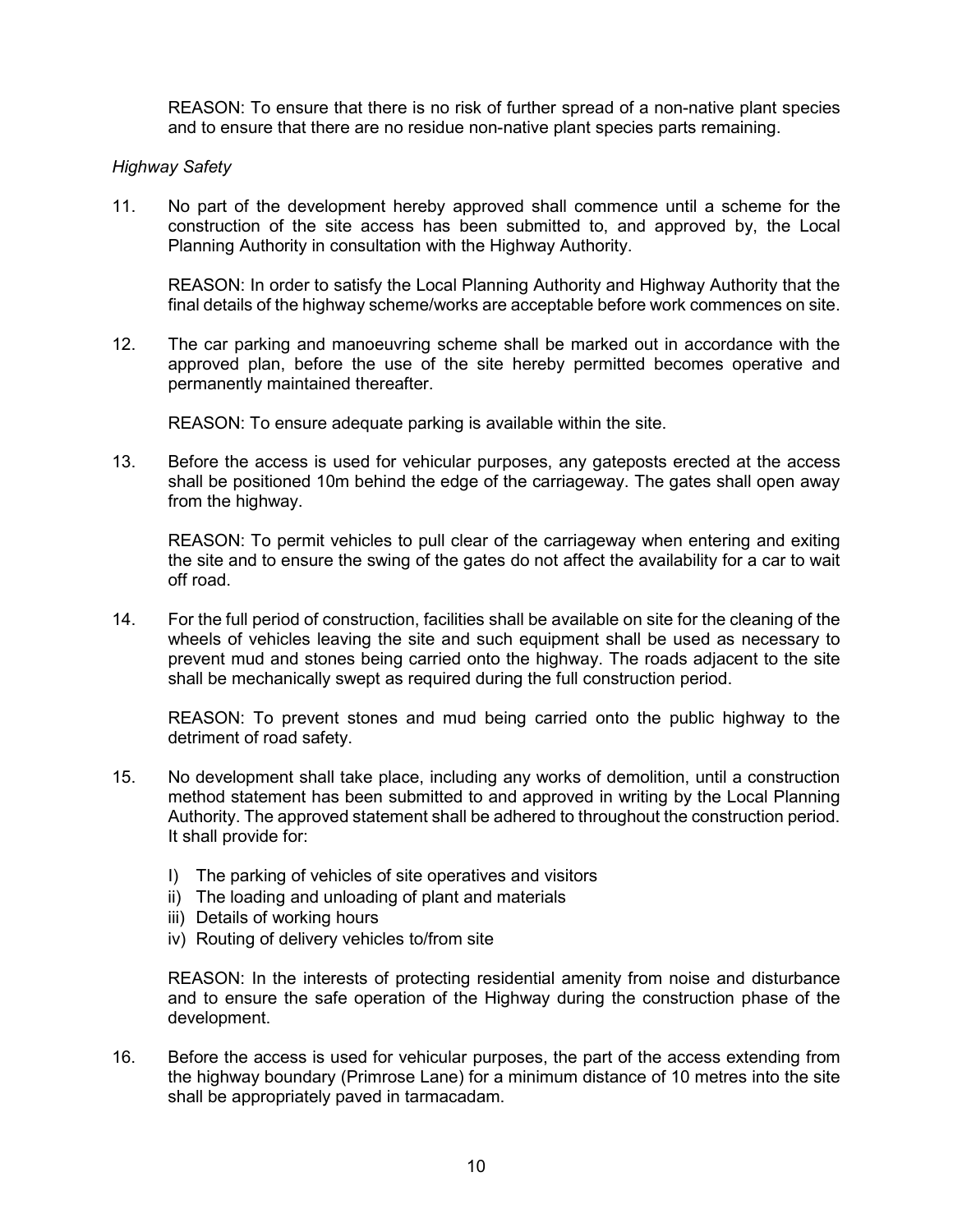REASON: To prevent loose surface material from being carried on to the public highway thus causing a potential source of danger to other road users.

#### *Residential Amenity*

17. The development hereby approved shall be operated in strict accordance with the Site Management Plan (ref. Monk/924/2694/CS) submitted with the application at all times.

REASON: To ensure the satisfactory management of the site in the interests of general amenity of the area, to safeguard where appropriate neighbouring residential amenity.

#### *Drainage and Flooding*

18. Foul and surface water shall be drained on separate systems.

REASON: To secure proper drainage and to manage the risk of flooding and pollution.

#### BACKGROUND PAPERS

[https://www.ribblevalley.gov.uk/site/scripts/planx\\_details.php?appNumber=3%2F2019%2F0894](https://www.ribblevalley.gov.uk/site/scripts/planx_details.php?appNumber=3%2F2019%2F0894)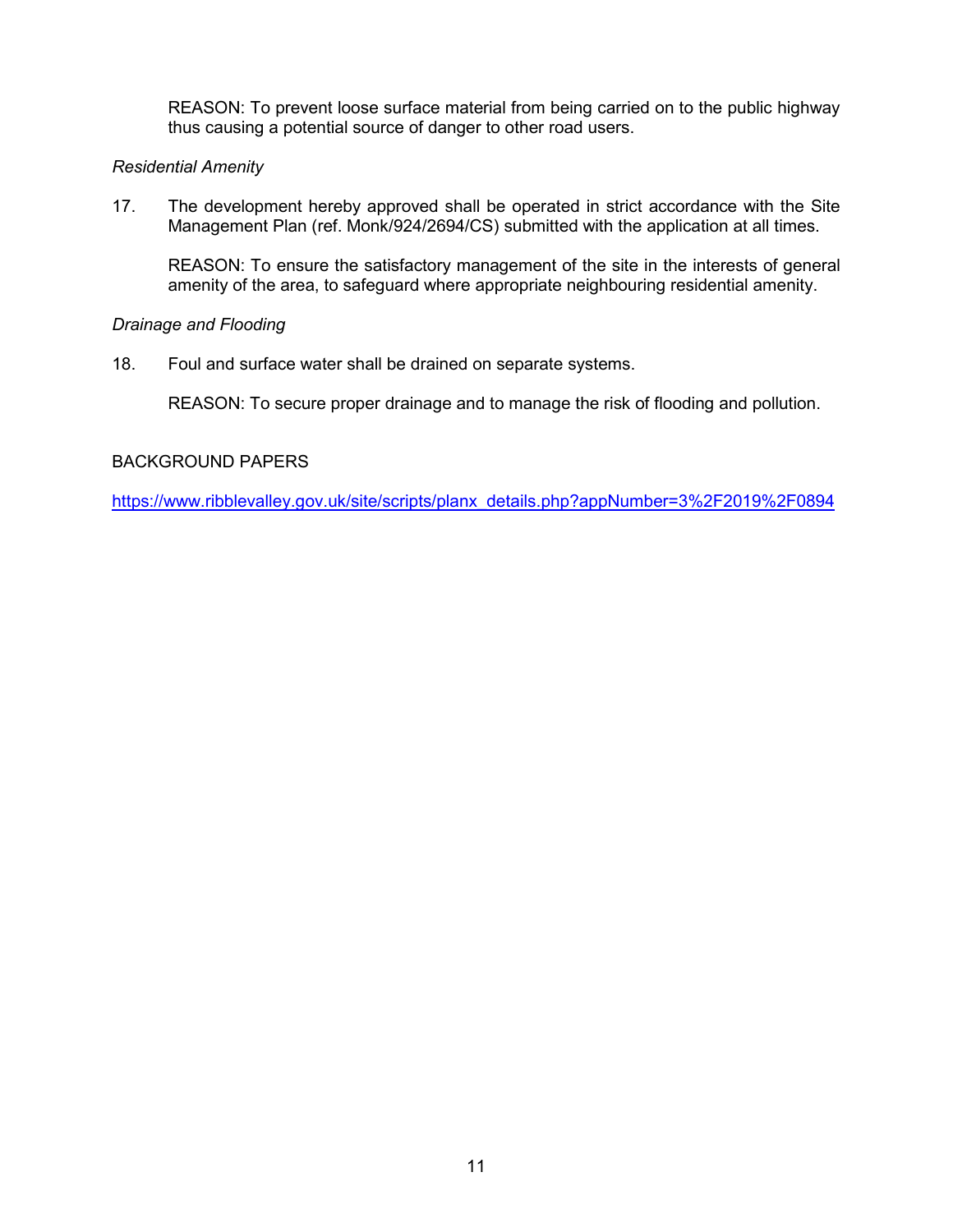# APPLICATIONS WITHDRAWN

| App No<br>3/2019/0752 | <b>Proposal</b><br>Construction of first floor extension over<br>existing flat roof.                                                                                                                       | Location<br>Roefield Leisure Centre<br><b>Edisford Road</b><br>Clitheroe |
|-----------------------|------------------------------------------------------------------------------------------------------------------------------------------------------------------------------------------------------------|--------------------------------------------------------------------------|
| 3/2019/0922           | Listed Building Consent; Construction of first<br>floor extension over existing flat roof.                                                                                                                 | Roefield Leisure Centre<br><b>Edisford Road</b><br>Clitheroe             |
| 3/2019/0795           | Extension to dwelling to form porch, new<br>window opening and new roof light and<br>construction of detached two storey workshop<br>with office over                                                      | New Elmridge Farm<br>Gib Hey Lane<br>Chipping                            |
| 3/2019/1005           | Proposed change of use of part of the B8<br>storage building, to provide office (B1)<br>accommodation including external alterations<br>to the building and demolition of the existing<br>office building. | New Garage<br><b>Mitton Road</b><br>Whalley                              |
| 3/2019/0949           | Single storey extension to rear                                                                                                                                                                            | 17 St Peters Close<br>Clayton le Dale                                    |
| 3/2019/0887           | Erection of a garage and store                                                                                                                                                                             | <b>Shepherds View</b><br>Skipton Road, Gisburn                           |

#### APPEALS UPDATE

| <b>Application</b><br>No and<br>reason for<br><u>appeal</u> | Date<br>Received/<br><u>Appeal</u><br><b>Start Date</b> | <b>Site Address</b>                                              | <u>Type of</u><br><b>Appeal</b><br><b>Procedure</b> | Costs<br><u>App</u><br><b>received</b> | Date of<br><u>Inquiry or</u><br><b>Hearing if</b><br>applicable | <b>Progress</b>                                        |
|-------------------------------------------------------------|---------------------------------------------------------|------------------------------------------------------------------|-----------------------------------------------------|----------------------------------------|-----------------------------------------------------------------|--------------------------------------------------------|
| 3/2018/0474<br>R of pp                                      | 09/07/2019                                              | <b>Great Mitton Hall</b><br><b>Mitton Road Mitton</b><br>BB7 9PQ | <b>WR</b>                                           |                                        |                                                                 | Appeal part<br>allowed/part<br>dismissed<br>25/11/2019 |
| 3/2018/0468<br>R of LBC                                     | 09/07/2019                                              | <b>Great Mitton Hall</b><br><b>Mitton Road Mitton</b><br>BB7 9PQ | <b>WR</b>                                           |                                        |                                                                 | Appeal part<br>allowed/part<br>dismissed<br>25/11/2019 |
| 3/2018/0582<br>R of<br>permission in<br>principle           | 21/05/2019                                              | Land to the south of<br>Chatburn Old Rd<br>Chatburn              | Changed to<br>Hearing<br>Procedure                  |                                        | 8/10/2019<br>10.00am<br>Cttee Rm 1                              | Awaiting<br>Decision                                   |
| 3/2018/1076<br>R of pp                                      | 16/07/2019                                              | Sabden House<br><b>Wesley Street</b><br>Sabden                   | <b>WR</b>                                           |                                        |                                                                 | Appeal<br>dismissed<br>28/11/2019                      |
| 3/2018/1006<br>R of LBC                                     | 16/07/2019                                              | Sabden House<br><b>Wesley Street</b><br>Sabden                   | <b>WR</b>                                           |                                        |                                                                 | Appeal<br>dismissed<br>28/11/2019                      |